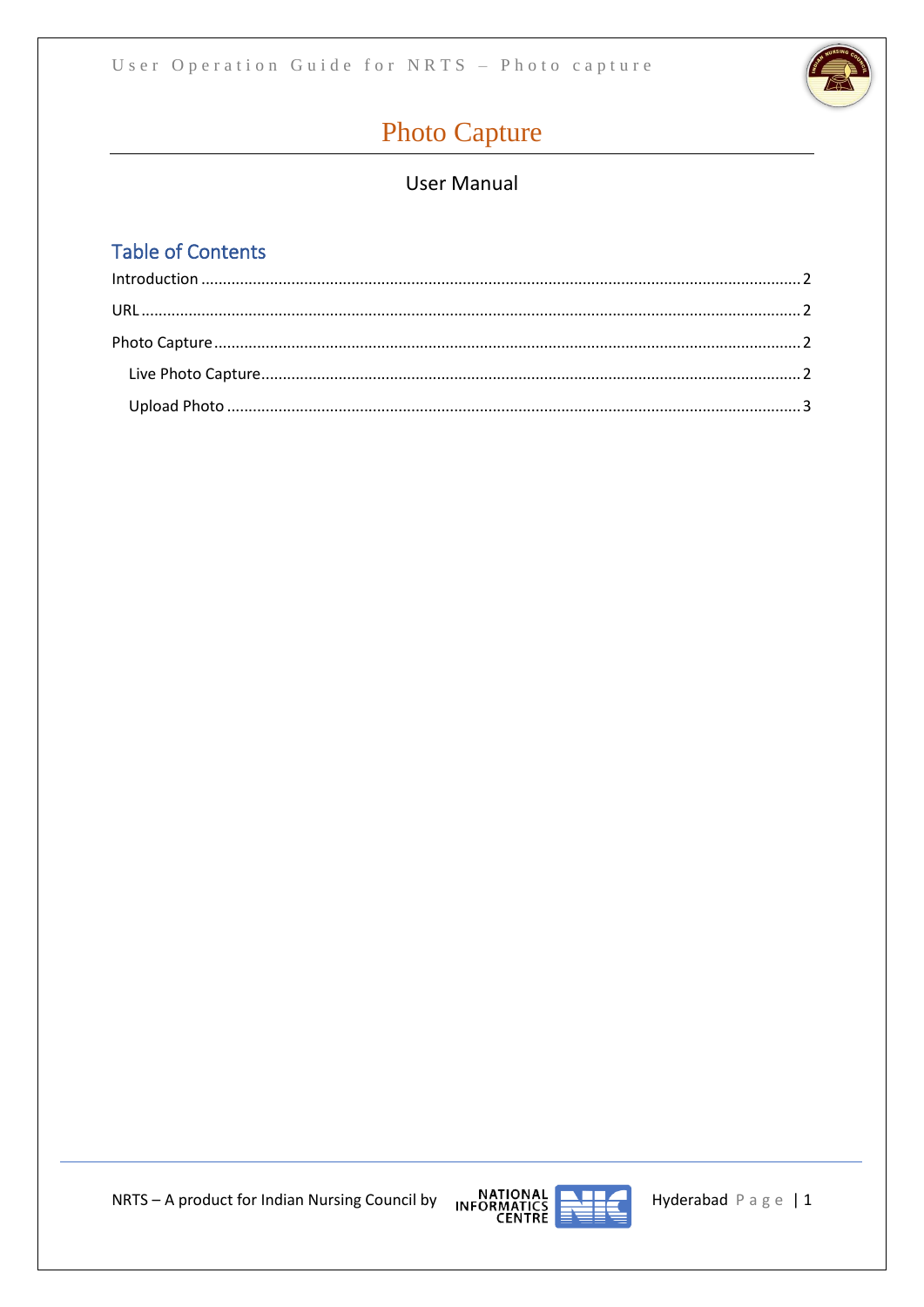

## <span id="page-1-0"></span>Introduction

NRTS – Nurses Registration and Tracking System is a web-based application designed for Indian Nursing Council, New Delhi to enable creation of live register of the nurses across the country.



## <span id="page-1-1"></span>URL

<https://nrts.indiannursingcouncil.gov.in/login.nic>

## <span id="page-1-2"></span>Photo Capture

- Photo capture is of two different types:
- User can opt for **either one** of the below options to complete Photo Capture:
	- 1. Live Photo Capture
	- 2. Upload Photo Capture

### <span id="page-1-3"></span>Live Photo Capture

• Click on the Camera Symbol at the right corner of the Address Bar as Shown in the below figure.

| $\epsilon \leftrightarrow c \; \Delta$ (i) localhost:8088/intinc/legacy.nic |  |                                                                                                                      |  |  |  |  |
|-----------------------------------------------------------------------------|--|----------------------------------------------------------------------------------------------------------------------|--|--|--|--|
| <b>EXAPPS @ INC @ 127.0.0.1</b>                                             |  |                                                                                                                      |  |  |  |  |
| Home                                                                        |  |                                                                                                                      |  |  |  |  |
| <b>Enter Nurse Details</b>                                                  |  | New Registration   Personal   Basic Qualification   Addl. Qualification   Service   Uploads   Photo Capture   Report |  |  |  |  |
| Update                                                                      |  |                                                                                                                      |  |  |  |  |

• Click on **Allow** Option and **Done**.



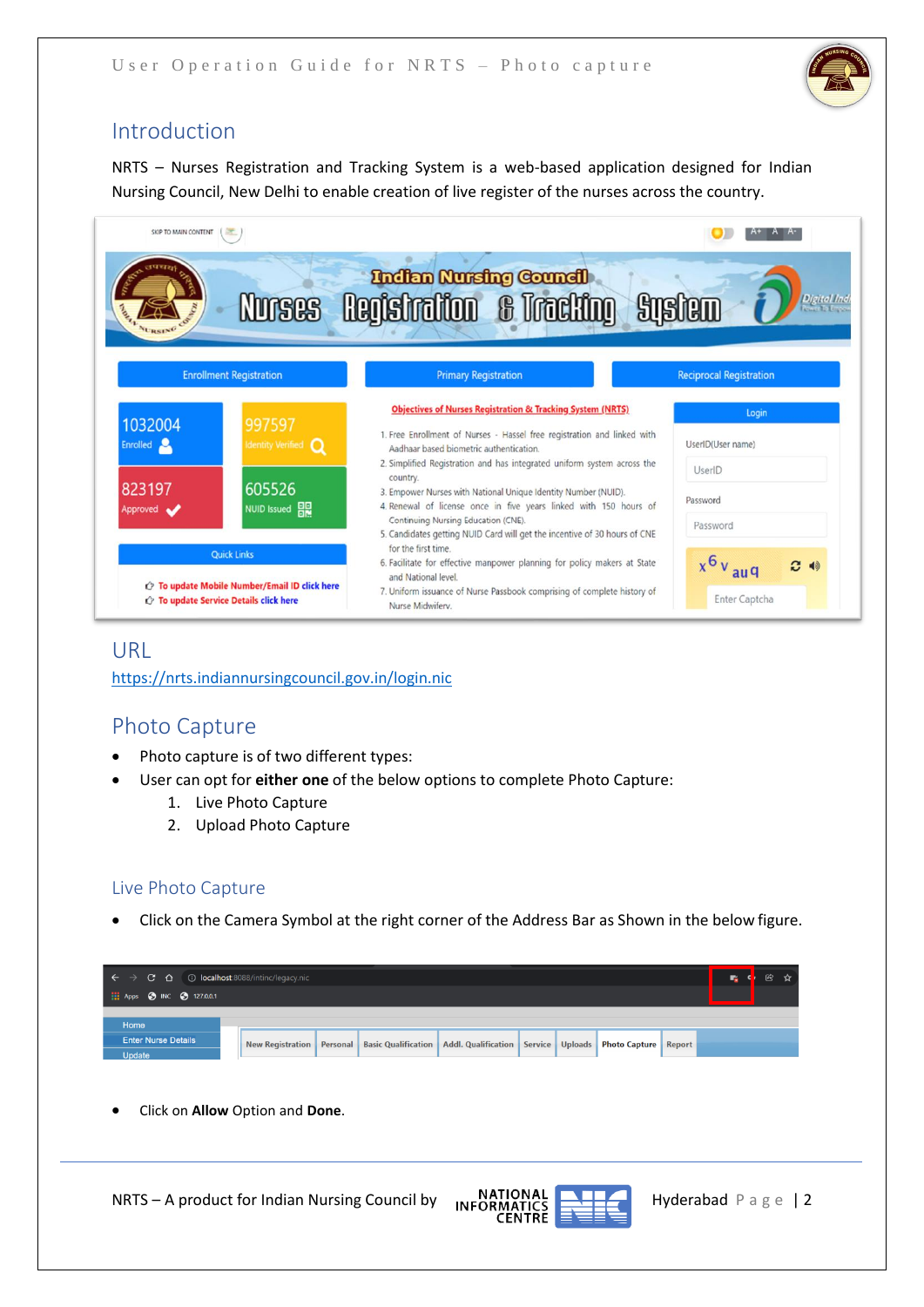

• Make sure Camera Symbol is not in **RED** Mark.

| $\epsilon \rightarrow c \cdot \hat{\Omega}$ (i) localhost:8088/intinc/legacy.nic<br><b>EXAPPS 3 INC 3 127.0.0.1</b> |  |                                                                                                        |  |  |  | <mark>- @ ☆ ★ ⑨ :</mark><br><b>Example 1</b><br>Reading list |  |
|---------------------------------------------------------------------------------------------------------------------|--|--------------------------------------------------------------------------------------------------------|--|--|--|--------------------------------------------------------------|--|
|                                                                                                                     |  |                                                                                                        |  |  |  |                                                              |  |
| Home                                                                                                                |  |                                                                                                        |  |  |  |                                                              |  |
| <b>Enter Nurse Details</b>                                                                                          |  | New Registration Personal Basic Qualification Addl. Qualification Service Uploads Photo Capture Report |  |  |  |                                                              |  |
| Update                                                                                                              |  |                                                                                                        |  |  |  |                                                              |  |

• Notice the Camera Picture on Screen as Shown below and Click on **TAKE SNAPSHOT** Option and then click on **SUBMIT**.

| $\odot$ INC                                                                     | X   M Inbox - v.v.manojsaikumar@gmail.c X<br><b>O</b> INC<br>$\bullet x$<br>$+$                                                            | $\checkmark$                    | $\Box$<br>$\times$ |
|---------------------------------------------------------------------------------|--------------------------------------------------------------------------------------------------------------------------------------------|---------------------------------|--------------------|
| $\mathbf{C}$<br>$\leftarrow$<br>$\Omega$                                        | 10 localhost:8088/intinc/legacy.nic                                                                                                        | $\blacksquare$<br>$\sigma$<br>色 | $\hat{g}$          |
| Apps @ INC @ 127.0.0.1                                                          |                                                                                                                                            |                                 | Reading list       |
| Home                                                                            |                                                                                                                                            |                                 |                    |
| <b>Enter Nurse Details</b>                                                      | Addl. Qualification Service Uploads<br><b>New Registration</b><br><b>Basic Qualification</b><br><b>Photo Capture</b><br>Personal<br>Report |                                 |                    |
| Update                                                                          |                                                                                                                                            |                                 |                    |
| <b>User Profile</b>                                                             | Applicant Name<br>Test<br>Applicant Number<br>DOB                                                                                          |                                 |                    |
| Download NUID card                                                              |                                                                                                                                            |                                 |                    |
| Reciprocal                                                                      | <b>Photo Capture</b>                                                                                                                       |                                 |                    |
|                                                                                 | <b>Capture Live Photo</b><br><b>Upload Photo</b>                                                                                           |                                 |                    |
|                                                                                 |                                                                                                                                            |                                 |                    |
|                                                                                 |                                                                                                                                            |                                 |                    |
|                                                                                 | <b>Camera Preview</b>                                                                                                                      |                                 |                    |
|                                                                                 |                                                                                                                                            |                                 |                    |
|                                                                                 |                                                                                                                                            |                                 |                    |
|                                                                                 |                                                                                                                                            |                                 |                    |
|                                                                                 | X                                                                                                                                          |                                 |                    |
|                                                                                 |                                                                                                                                            |                                 |                    |
|                                                                                 |                                                                                                                                            |                                 |                    |
|                                                                                 |                                                                                                                                            |                                 |                    |
|                                                                                 |                                                                                                                                            |                                 |                    |
|                                                                                 |                                                                                                                                            |                                 |                    |
|                                                                                 | <b>Take Snapshot</b>                                                                                                                       |                                 |                    |
| localhost:8088/intinc/legacy.nic?mode=getPhotoCaptureTab&property(usercode)=111 |                                                                                                                                            |                                 | $\frac{1}{2}$      |

### <span id="page-2-0"></span>Upload Photo

- Select **Upload Photo** Option in **Photo Capture** Tab.
- Click on **Choose File** Button to upload photo from your Local System to NRTS Application.
- Finally Click on **SUBMIT** Option.